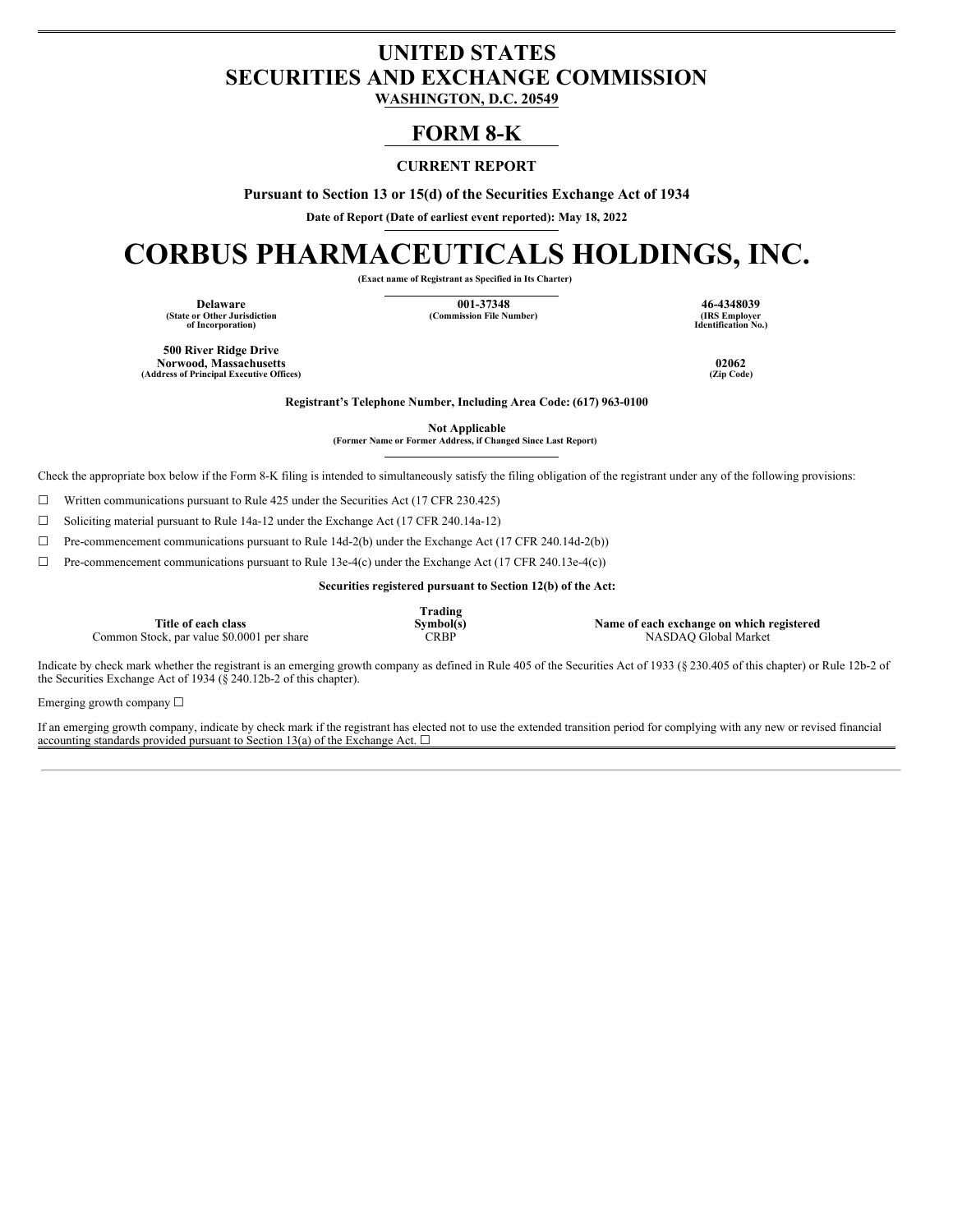#### **Item 5.07 Submission of Matters to a Vote of Security Holders.**

On May 18, 2022, the Company held its Annual Meeting. The matters voted on at the Annual Meeting were: (1) the election of directors, (2) the ratification of the appointment of EisnerAmper LLP as the Company's independent registered public accounting firm for the Company's fiscal year ending December 31, 2022 and (3) the approval, on an advisory basis, of the executive compensation of the Company's named executive officers. The final voting results were as follows:

1. The election of each of Dr. Yuval Cohen, Alan Holmer, Avery W. Catlin, Peter Salzmann, John Jenkins and Rachelle Jacques as directors to hold office for a term of one year, until his or her successor is duly elected and qualified or he or she is otherwise unable to complete his or her term.

The votes were cast for this matter as follows:

| <b>Nominees</b>    | <b>Votes For</b> | Votes Withheld | <b>Broker Non-Votes</b> |
|--------------------|------------------|----------------|-------------------------|
| Yuval Cohen, Ph.D. | 28,846,457       | 3,434,290      | 41.974.844              |
| Alan Holmer        | 28,595,858       | 3,684,889      | 41.974.844              |
| Avery W. Catlin    | 29, 131, 782     | 3,148,965      | 41.974.844              |
| Rachelle Jacques   | 28,973,906       | 3,306,841      | 41.974.844              |
| John Jenkins       | 27,462,059       | 4,818,688      | 41.974.844              |
| Peter Salzmann     | 27,638,662       | 4,642,085      | 41.974.844              |

2. The proposal to ratify the appointment of EisnerAmper LLP as the Company's independent registered public accounting firm for the Company's fiscal year ending December 31, 2022 was approved based upon the following votes:

| Votes For    | - -<br>∕ otes<br>Against | Abstentions |  |
|--------------|--------------------------|-------------|--|
| 66, 313, 203 | $\sqrt{2}$<br>.061.42    | 5,880,965   |  |

3. The votes were cast as follows with respect to the proposal to vote, on an advisory basis, on the compensation of the Company's named executive officers as described in the Company's definitive proxy statement:

| Votes For        | . .<br>∕ otes<br>Against | `bstentions | Votes<br>Broker<br>Non- |
|------------------|--------------------------|-------------|-------------------------|
| $1 \cap L$<br>no | 1701<br>1.024            | 378.598     | $\sim$<br>T.V<br>.      |